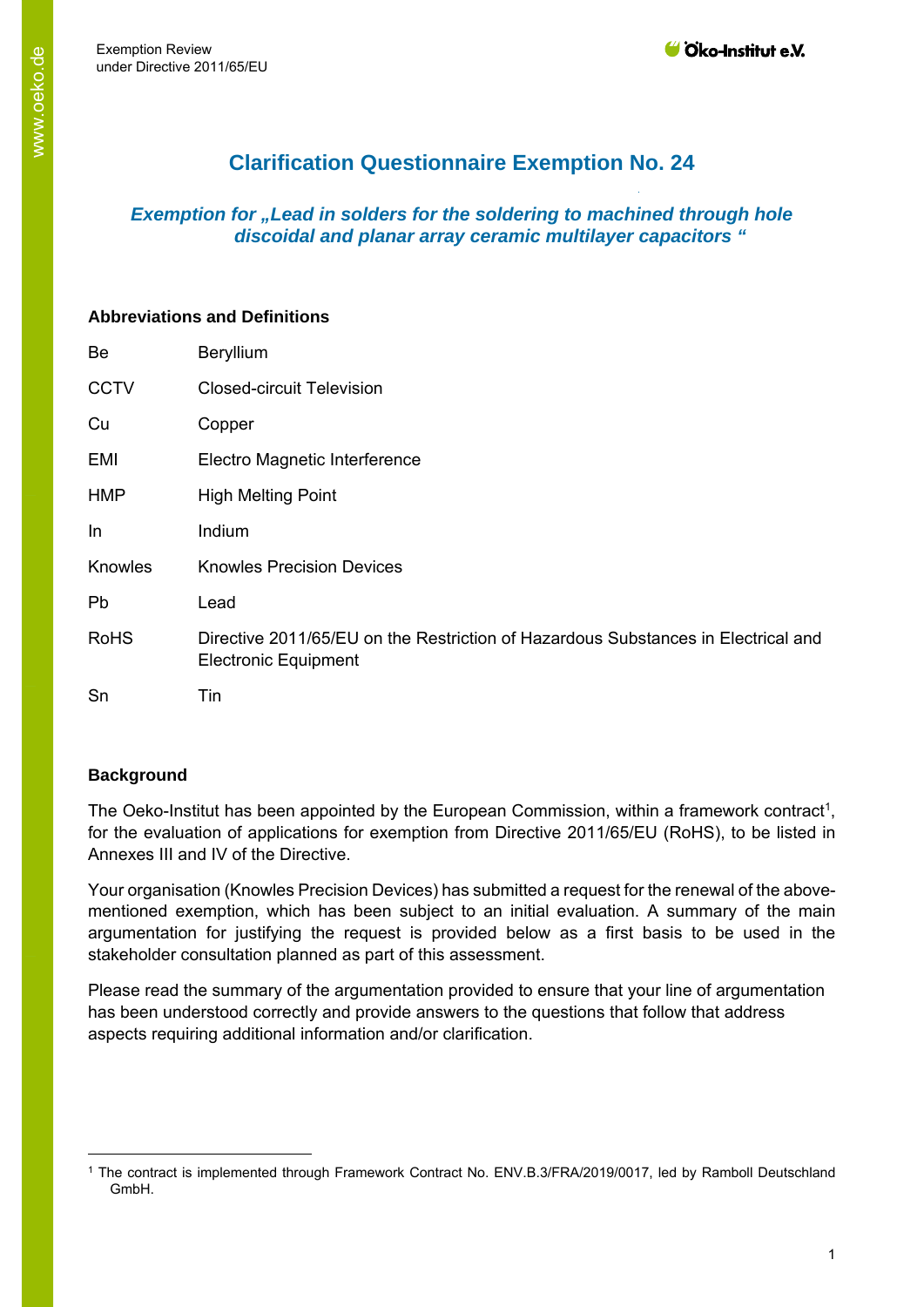## **1. Summary of argumentation of applicant on the justification of the exemption**

### **1.1. Background**

Knowles (2020) request the renewal of exemption 24 of Annex III of the ROHS Directive for:

"Lead in solders for the soldering to machined through hole discoidal and planar array ceramic multilayer capacitors"

The exemption is requested for RoHS Annex I categories 1-10 and for the maximum duration applicable according to the Directive (5-7 years, depending on category).

It is noted that Ex. 7(a) of Annex III of the RoHS Directive for "*Lead in high melting temperature type solders (i.e. lead-based alloys containing 85 % by weight or more lead)*" excludes applications covered by point 24 of the annex from its scope.

#### **1.1.1. Volume of lead to be placed on the EU market through the exemption**

Knowles (2020) explains that the amount of lead placed on the market through this exemption varies depending on filter design, but that typically 5 mg to 10 mg per solder joint, equating to ~1.0% of the total component weight (maximum) is needed. More complex designs such as filter connectors will be proportionally less than 1 % of the total weight. The following figures are provided, though it is not completely clear if this represents only Pb placed on the market through applications marketed by Knowels or also by other suppliers. (Knowles 2020)

- For electromagnetic interference (EMI) filtered connectors: Knowles estimate from client feedback that only around 10% of parts are supplied into applications covered by the RoHS directive, meaning ~3.9 million capacitive holes. Other equipment is out of scope such as aerospace and military applications. Based on earlier calculations that each hole requires between 5 mg to 10 mg of lead in a typical solder joint, the total lead from EMI filtered connectors entering the EU through RoHS applications per annum is estimated at ~29 kg;
- For EMI single line filters: Knowles estimates that ~48kg of lead was placed on the EU market in 2019;
- High melting point (HMP) soldered EMI filters have been excluded from the scope of exemption 7(a) and included in the scope of exemption 24:Here the total market is estimated to be similar to the EMI filter market using low lead (50%) solders, accounting for ~88 kg of lead placed on the market per annum;

Adding these three estimated quantities together gives the total estimate of 164 kg lead per annum supplied into applications covered by the RoHS directive. To allow for errors and assumptions, and applying the same ratio as previous exemption applications, Knowles estimates the total usage at <250 kg lead per annum. (Knowles 2020)

#### **1.2. Technical description**

In applications of relevance to this exemption, signal carrying feedthrough pins are passed through the ceramic element and connected to the internal bore to make a mechanical and electrical connection. This connection must have low electrical resistance and inductance for optimum performance, as high resistance / inductance will inhibit the high frequency electrical path to ground through the filtering capacitor. The function of lead in components of relevance to this exemption is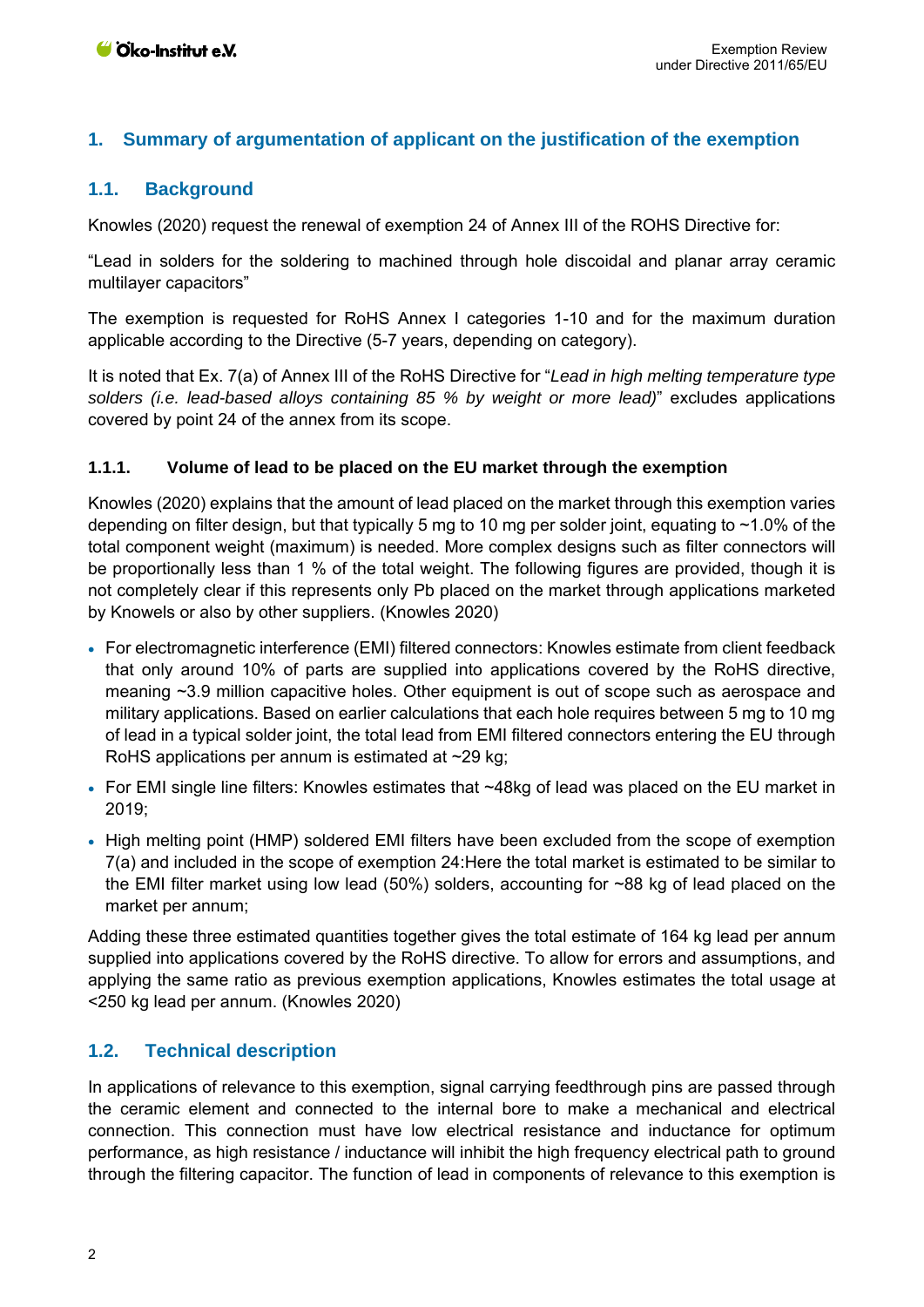to impart ductility to the solder joint. The solder must also have good wetting properties as it is not physically possible to apply the solder directly into the joint area, so the wetting action is vital for the solder to flow into the holes through capillary action. (Knowles 2020)

Where secondary soldering operations are required (solder-mount filters) there is an additional requirement to maintain the ductility of the joint and have a high enough melting point alloy to allow the user to mount the filter by conventional reflow soldering techniques without the internal solder joint suffering secondary reflow. (Knowles 2020)

Lead containing solders, often in conjunction with other metals such as indium, imparts a degree of ductility to the solder joint, allowing stress release within the joint and absorbing the forces applied to the ceramic. This good ductility is retained also in low temperatures. The lead-indium compounds used are the only alloys in the 'standard' melting temperature range that have the required ductility. The alloy used is usually InPb for mechanical mount applications, and PbSnAg for applications demanding secondary soldering operations by the end user. (Knowles 2020)

Knowles (2020) specifies typical applications for assemblies incorporating these components and covered by the RoHS directive to include: professional audio equipment, maritime monitoring (coastguard radar) and Closed-circuit television (CCTV) systems. Such components include specialist capacitors used in EMI filters and EMI filtered connectors for high end applications, where the elimination of electrical interference is critical and where performance is more important than cost. These are said to mainly be used for high end applications where technical performance outweighs cost.

## **1.3. Applicant's justification for the requested exemption**

Knowles (2020) argue the justification of the exemption on the basis of the lack of substitutes with sufficient reliability: Knowles currently sees no scope for replacing solder as the primary method of making electrical and mechanical connection between the capacitor and the through lead, as at present there are no viable alternatives to lead containing alloys.

#### 1.3.1. **Availability of alternatives**

Knowles (2020) explains that when lead free solder is used to make the connection, the shrinkage of the solder and pin assembly within the bore exerts a tension force on the inside of the bore sufficient to form micro-cracks in the ceramic element. These cracks have a recognisable shape and form. If the crack propagates through the electrically active portion of the design, where electrodes of opposing polarities overlap each other, then the result can be a low resistance path or an electrical short circuit resulting in failure of the electrical system and potentially health and safety risks to operators. Alternative solder alloys, such as tin (Sn) based lead-free alloys and SnPb alloys, do not have sufficient ductility to prevent stress damage to the ceramic and can represent a reliability / safety risk during the operating life of the component.

Where secondary soldering operations are required, Knowles (2020) explains that the only other alloys having appropriate ductility and associated high melting points are Pb containing HMP alloys.

Additional information is given by Knowles on alternative solders in an annex to the application, differentiating between cases with long bow crack (these usually lead to short circuit) and corner cracking (these can be eased by limiting the volume of solder in the meniscus or reducing the pad size. On very small size parts, it is common to remove the pad entirely). Test results with other solders are shown, where only 50Pb/50In solder, 95Pb/5In solder and 93.5Pb/5Sn/1.5Ag solder showed absence of cracks.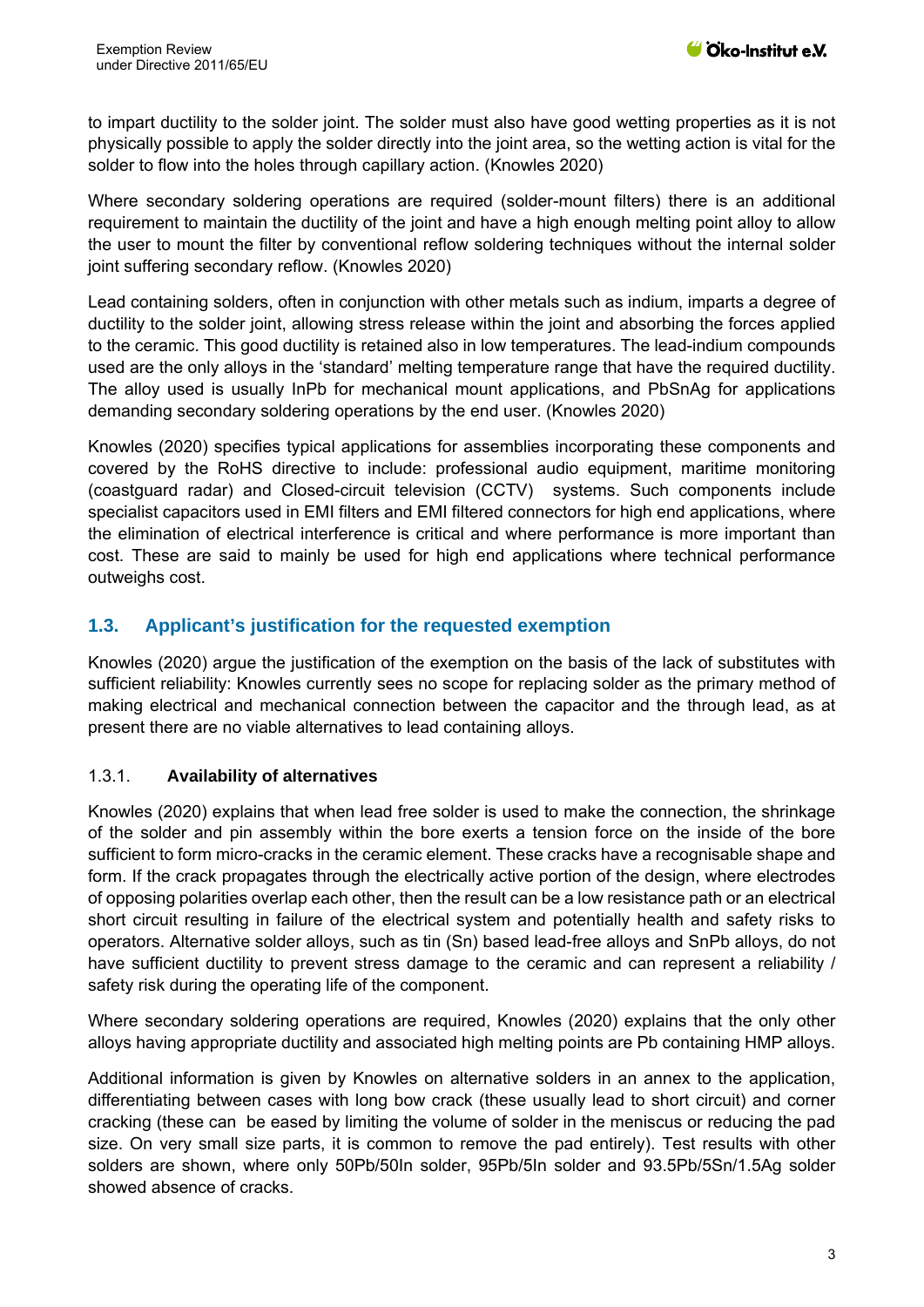As a technological alterative, Knowles (2020) explains that beryllium-copper (BeCu) spring clips are used in some cases to make the contact, replacing solder. However, this is not possible for the majority of applications for several reasons:

- The BeCu clips take up more space than a conventional solder joint (typical diameter of capacitive hole ~25% larger) due the mechanical requirements of the clip.
	- ‒ This reduces the values of capacitance that can be achieved in the filter by restricting the available active electrode overlap area;
	- It also means that clips cannot be used where the component dimensions do not allow or where an epoxy seal is used as it will interfere with the electrical and mechanical contact of the clip;
	- ‒ Finally, the technique is explained not to provide a 100% grounding ring (a 100% electrical contact through 360º between the conductor pin and the capacitor), so it can reduce EMI performance and allow high frequency (HF) noise to pass through.

Transient Phase Liquid Sintering (TPLS) is also mentioned as a possible candidate substitute for future applications, with improvements in this field of 'soldering' being monitored. TPLS theoretically allows reflow using lead free alloys to achieve a joint with a high secondary reflow temperature. To date, trials with TLPS alloy in these applications have not identified an alloy with a suitable wetting characteristic to allow the jointing material to fill the joint area. (Knowles 2020)

#### *1.3.2.* **Environmental and health arguments**

Knowles does not provide environmental arguments to justify the exemption.

#### **2. Clarification Questions**

- 1. Exemption 7(c)-I of annex III of the RoHS Directive is for "Electrical and electronic components containing lead in a glass or ceramic other than dielectric ceramic in capacitors, e.g. piezoelectronic devices, or in a glass or ceramic matrix compound." Among others it can be understood that lead-glass sealing materials, lead-glass solders or low-melting point (LMP) glass solders can be used to connect between different materials such as metal with ceramic or with glass. Some of the properties mentioned for such materials are similar to those mentioned for solders covered by Ex. 24.
	- a. Please explain whether such materials could be applied for applications of relevance to this exemption request or why this would not be suitable. Our understand is that exemption 7 (c)-I applies to Lead (Pb) found in "glass or ceramics matrix compound" whereas exemption 24 applies to Lead (Pb) found in "solders for the soldering".
	- b. Please clarify whether there is a potential overlap between these exemptions. In our understanding, there is no overlap.
- 2. In relation to Transient Phase Liquid Sintering (TPLS), please specify what materials are being looked at as potential candidates and provide a roadmap for further development stages currently planned. Transient Phase Liquid Sintering for interconnects are generally Indium(In)-Silver(Ag) or Copper(Cu)-Tin(S) based. Development of these materials is with the TPLS material manufacturers. No samples provided by the manufactures has demonstrated suitable wetting and flow characteristics to allow the jointing material to fill the joint area. Knowles